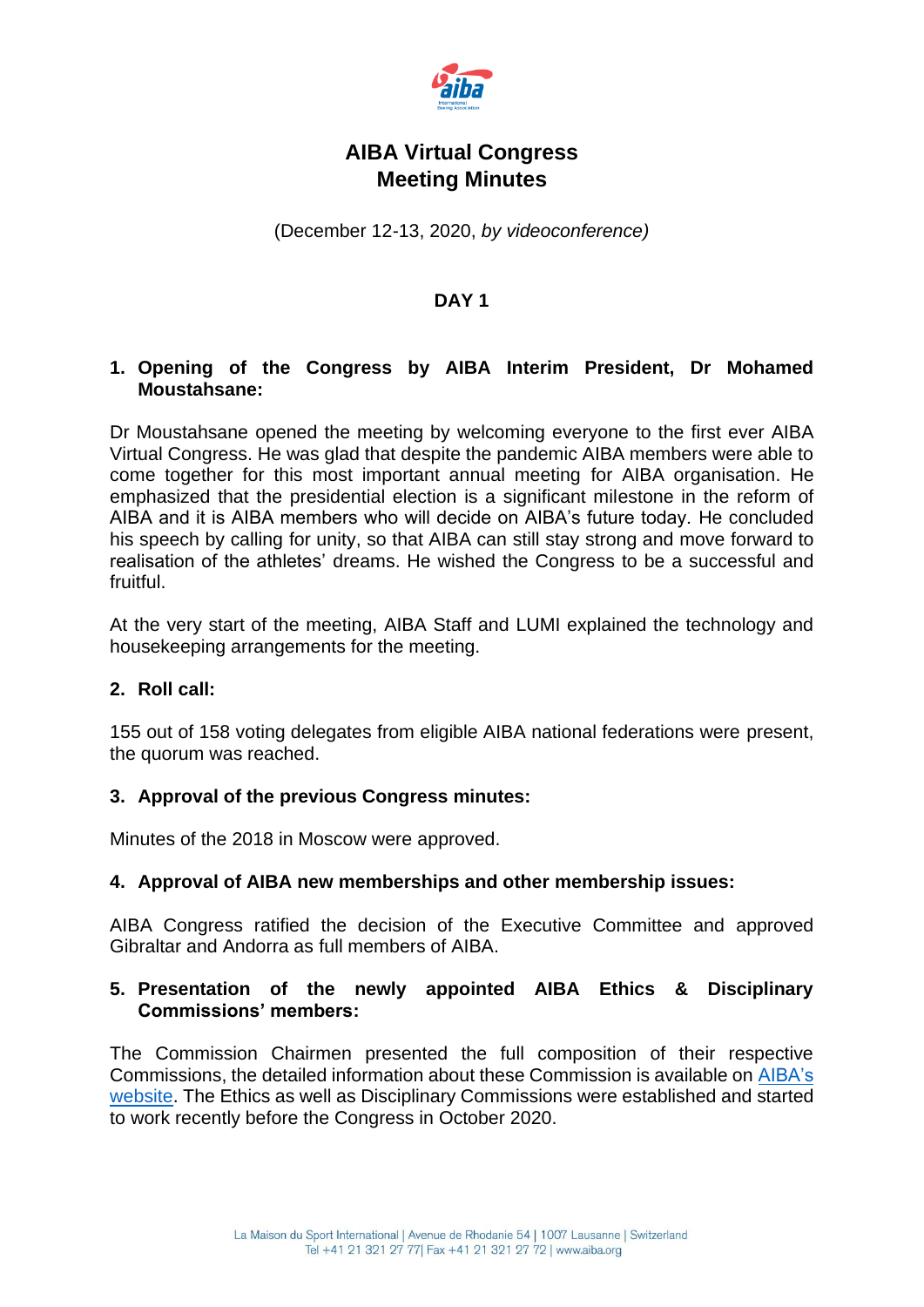

#### **6. Announcement of the Chairperson for Election:**

In respect with the 6.1 of AIBA Bylaws the AIBA Election Committee appointed Mr Welten as the Chairperson for Election.

### **7. AIBA Election**

- *a) Opening of AIBA Elections by Mr. Welten Bernhard Heinrich*
- b) *Introduction of AIBA Election Committee and Election Process:* The AIBA Election Committee has been working in its full composition, consisting of Chairman of AIBA's Ethics Commission Mr. Welten Bernhard Heinrich (SUI), Chairman of AIBA's Disciplinary Commission, Mr. Strydom Francois Paul (RSA) and the independent member Dr. Ordway Catherine (AUS).
- c) *Election Committee's Progress Report and Announcement of All Candidates:* Seven candidates standing for the position of the AIBA President were approved by the AIBA Election Committee on November 12th. The candidates were the following (in the alphabet order):

Al-Masri Ramie – Germany, Al Otaiba Anas – UAE, Kremlev Umar – Russia, Mikayilov Suleyman – Azerbaijan, Moustahsane Mohamed – Morocco, Solano Domingo – Dominican Republic and Van der Vorst Boris – Netherlands.

Two of them, Mr Al-Masri and Mr. Domingo withdrew their candidacy few days before the Congress.

- *d) Appointment of Scrutineers:* In accordance with AIBA Statutes, the 5 scrutineers were appointed by AIBA Election Committee for the two days of the Congress, they received a special Zoom link from LUMI to oversee the voting results. Additionally, Mr. Edward Gardiner, notary public in the UK, oversaw the votes from the LUMI offices and attested to the results of the votes of the 1<sup>st</sup> day of the Congress including the Presidential Election.
- e) *Explanation of Voting System:* Mr Claude Ramoni, AIBA Lawyer, explained in detail the procedure provided for in Article 32.1 of the AIBA Statutes, addressing the voting in elections as following:

For the election of the President and Vice Presidents of AIBA, an absolute majority (half of the votes from National Federations present at the Congress plus one vote) of the votes recorded and valid are necessary in the first ballot.

In the second and any other requisite run-off ballot, if there are more than two candidates, whoever obtains the lowest number of votes is eliminated until only two candidates are left; if one candidate obtains an absolute majority of the vote cast, he will be elected. For any vote between two candidates, the candidate who receives the highest number of votes will win the election.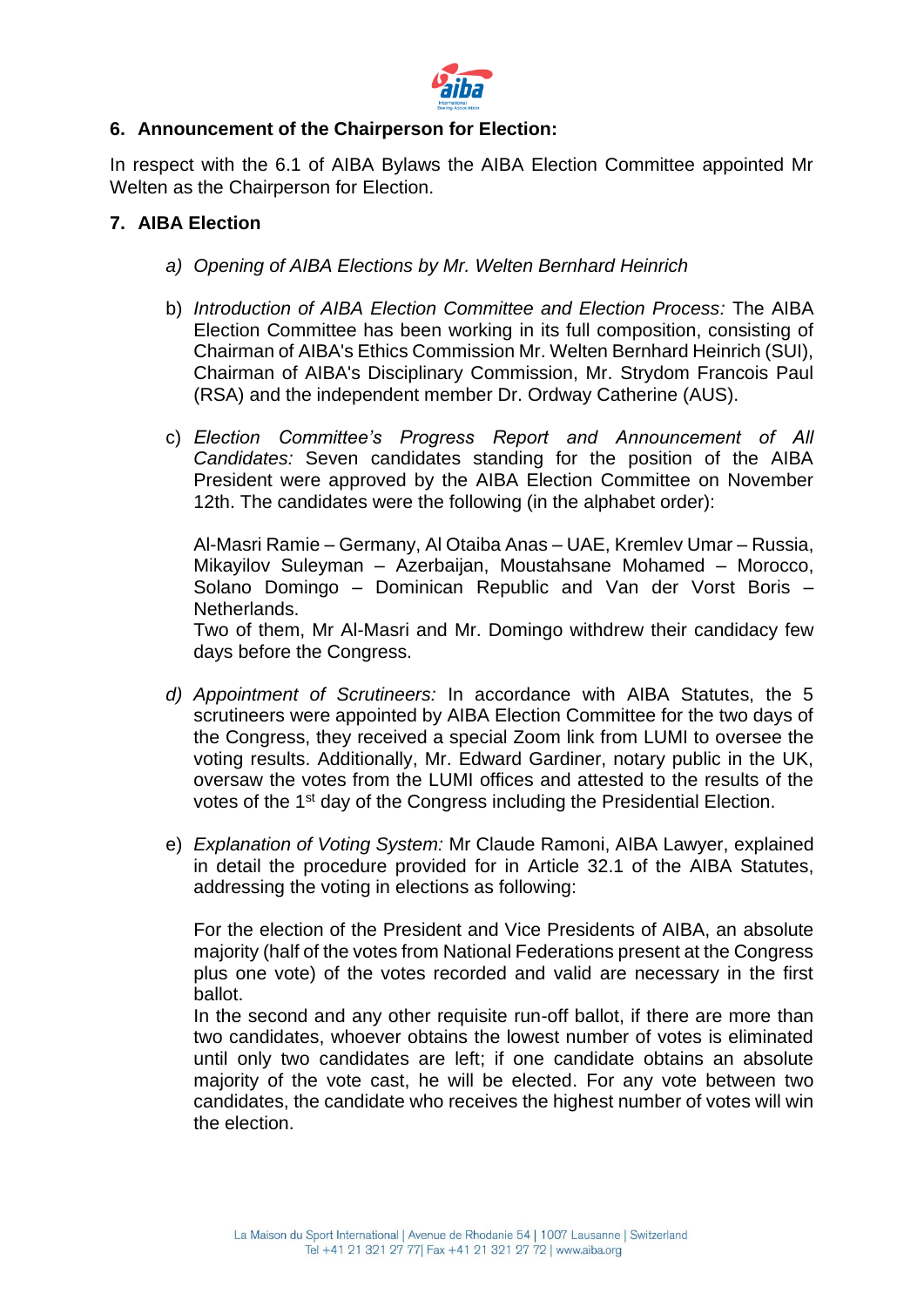

- f) *Speeches by Presidency Candidates:* Each candidate had time for a final speech before voting started. National Federations had an opportunity to ask questions to the candidates.
- *g) Elections:* In order to be elected, an absolute majority was needed 78 votes. If no candidate got this number of votes, voting would then go into the next round. From the second round onwards, the candidate with the lowest number of votes would be removed.

#### 1st round:

| <b>Umar Kremlev</b>                 | 59 votes | 39.86%                                             |  |  |
|-------------------------------------|----------|----------------------------------------------------|--|--|
| Boris Van der Vorst                 | 34 votes | 22.97%                                             |  |  |
| Anas Al Otaiba                      | 23 votes | 15.54%                                             |  |  |
| <b>Mohamed Moustahsane</b>          | 19 votes | 12.84%                                             |  |  |
| Suleyman Mikayilov                  | 13 votes | 8.78%                                              |  |  |
| Abstentions and blank votes 7 votes |          |                                                    |  |  |
| 2nd round:                          |          |                                                    |  |  |
| <b>Umar Kremlev</b>                 | 66 votes | 44.30%                                             |  |  |
| Boris Van der Vorst                 | 38 votes | 25.50%                                             |  |  |
| <b>Mohamed Moustahsane</b>          | 19 votes | 12.75%                                             |  |  |
| Anas Al Otaiba                      | 18 votes | 12.08%                                             |  |  |
| Suleyman Mikayilov                  | 8 votes  | 5.37% $\rightarrow$ eliminated for the next rounds |  |  |
| Abstentions and blank votes 6 votes |          |                                                    |  |  |
| 3rd round:                          |          |                                                    |  |  |
| <b>Umar Kremlev</b>                 | 73 votes | 49.66%                                             |  |  |
| Boris Van der Vorst                 | 38 votes | 25.85%                                             |  |  |
| <b>Mohamed Moustahsane</b>          | 22 votes | 14.97%                                             |  |  |
| Anas Al Otaiba                      | 14 votes | 9.52% $\rightarrow$ eliminated for the next rounds |  |  |
| Abstentions and blank votes 6 votes |          |                                                    |  |  |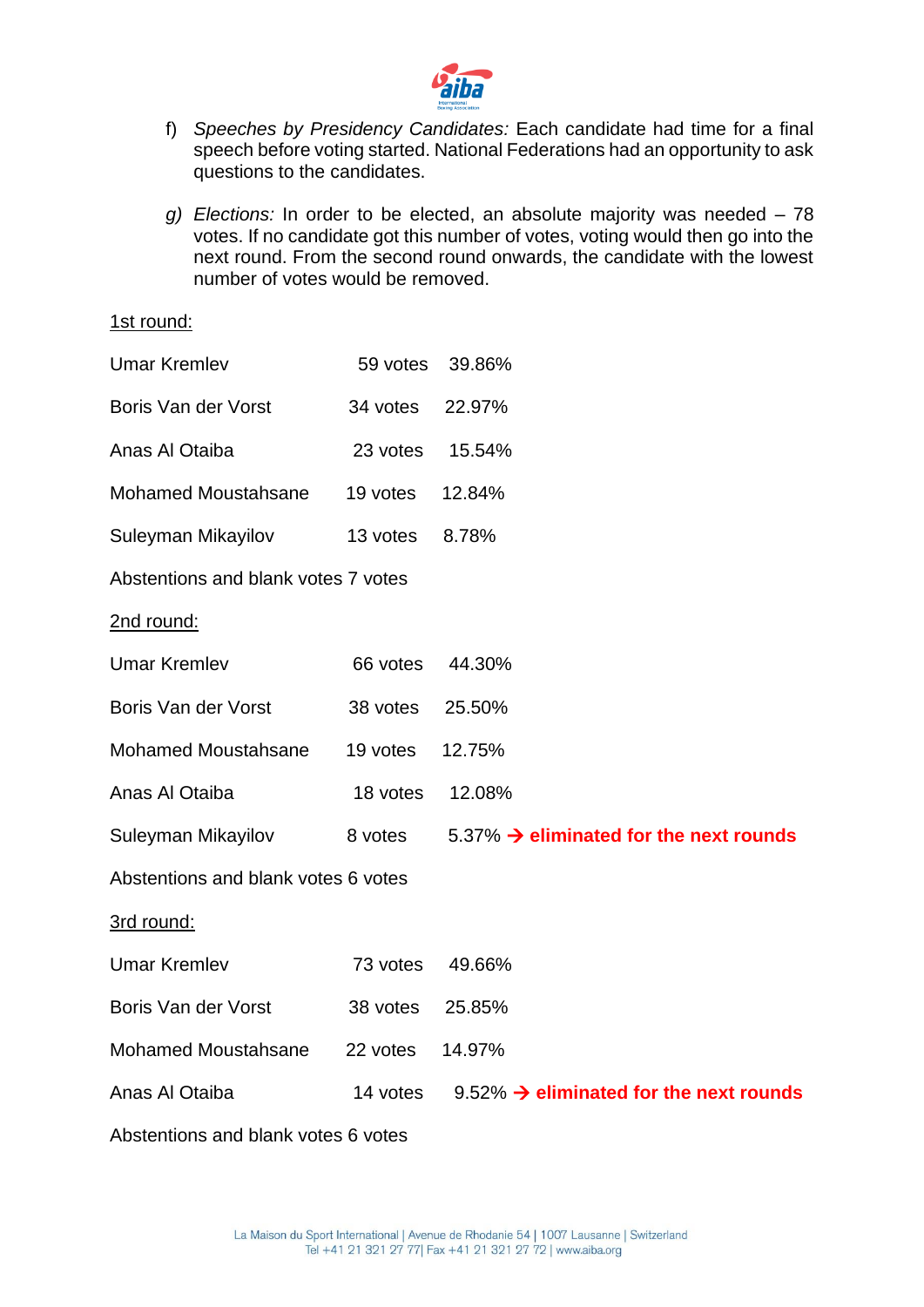

4th round:

| Umar Kremley        |                 | 86 votes $57.33\% \rightarrow$ elected |
|---------------------|-----------------|----------------------------------------|
| Boris Van der Vorst | 45 votes 30.00% |                                        |
| Mohamed Moustahsane | 19 votes 12.67% |                                        |

Abstentions and blank votes 5 votes

Mr. Umar Kremlev got 86 votes in the fourth round and won the election with a 57.33% vote share (absolute majority of the vote cast).

#### **8. Acceptance Speech by New AIBA President:**

Mr Kremlev outlined that the path to rebuilding AIBA is not easy and it will not happen overnight. He urged everyone to unite and work with one mission, and one mission alone: rebuilding the credibility and trust that AIBA once had in the minds of sports people worldwide and that includes, of course, restoring AIBA's Olympic status. "Boxing is the sport of fighters. Our fight today is against financial debt, against incompetence, against corruption, against doping, against poor training, and against poor safety. Strengthening AIBA's governance structures, and ensuring our checks and balances work, will be the focus of my tenure as president," announced Mr. Kremlev.

"We will make together AIBA great again!"– he concluded.

#### **9. Closing of 1st Day of Congress:**

Dr Moustahsane extended his congratulations to Mr Kremlev on winning the election and becoming the new AIBA President. He then thanked everybody for the attendance at the first day of the Congress and he looked forward to seeing the same presence at the second day of the Congress.

#### **DAY 2**

#### **1. Opening of 2nd Day of Congress by AIBA Interim President, Dr Moustahsane**

#### **2. Presentation and vote on amendments to AIBA Constitution:**

Dr Moustahsane passed the floor to AIBA Legal Drafting Group to give their report.

Dr Garry Moore made a presentation outlining the work done by the Reform Commission in drafting the new AIBA Constitution with the democratic governance,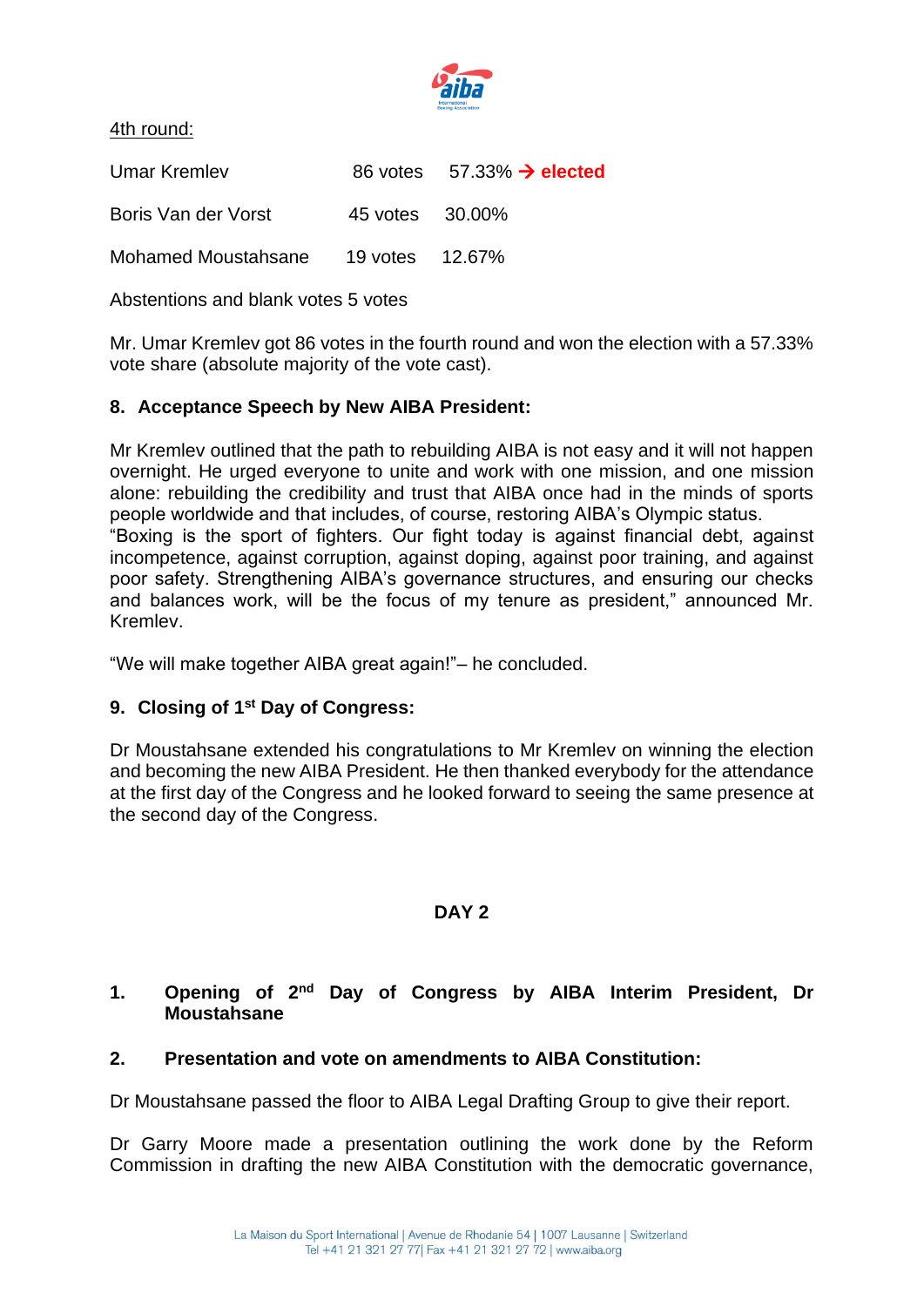

transparency, efficiency, ethical oversight to be the main objects of the reform. In order to achieve such objectives, the following leading principles were implemented:

- Giving more authority to National Federations and Confederations
- Clear delimitation of the tasks of the corporate bodies
- Reducing the powers of the President
- Simplification of the structure (reduced number of members at the executive body, reduced number of mandatory commissions)
- Improvement of the control mechanisms.

The new constitution will give more authority to National Federations, notably as the Presidents of Continental federations will be elected by the Congresses of Continental Confederations. The number of Board Members will be reduced from 32 to 22 with the vast majority representing Confederations. At least 6 Board Members have to be women; athletes are also represented at the Board.

The new Constitution also clarifies the tasks of AIBA's corporate bodies and simplifies the structures within AIBA. The Ethics Commission has been granted an extended role. Several financial control mechanisms, including the creation of an internal audit body, have been approved by the Congress and will be implemented in the very near future.

The Congress was first asked to vote on five amendments introduced by the Spanish Boxing Federation, England Boxing and US Boxing. All five amendments were passed, which further extend the powers of Confederations to organize training courses for referees and judges, etc. in addition to boxing competitions. The amendments also specify that only the Congress may dismiss members of the Ethics and Disciplinary Committees while limiting the terms of office for the AIBA President and Executive Committee members by taking into consideration the number of years previously served by such persons. They also ensure that the persons appointed by the AIBA Board of Directors and approved by the Congress to serve at the Ethics and Disciplinary Committees are recommended by a suitable independent body.

The new AIBA Constitution has been adopted with an overwhelming majority with 98 votes in favor, 6 votes against and 26 abstentions.

#### **3. AIBA Finance Report & Approval of the audited financial reports for the periods 2018-2019 and 2019-2020**

Mr Rob Garea informed that the annual reports had been sent to All National Federations and posted on the [AIBA website.](https://www.aiba.org/annual-reports/)

The 2018-2019 and 2019-2020 accounts were approved by the Congress.

## **4. Q&A sessions on reports**

Each of the following reports were made available online before the Congress and can be found on [AIBA's website.](https://www.aiba.org/aiba-virtual-ordinary-congress-2020/)

- a. AIBA Interim President's Report
- b. AIBA Confederations' Reports